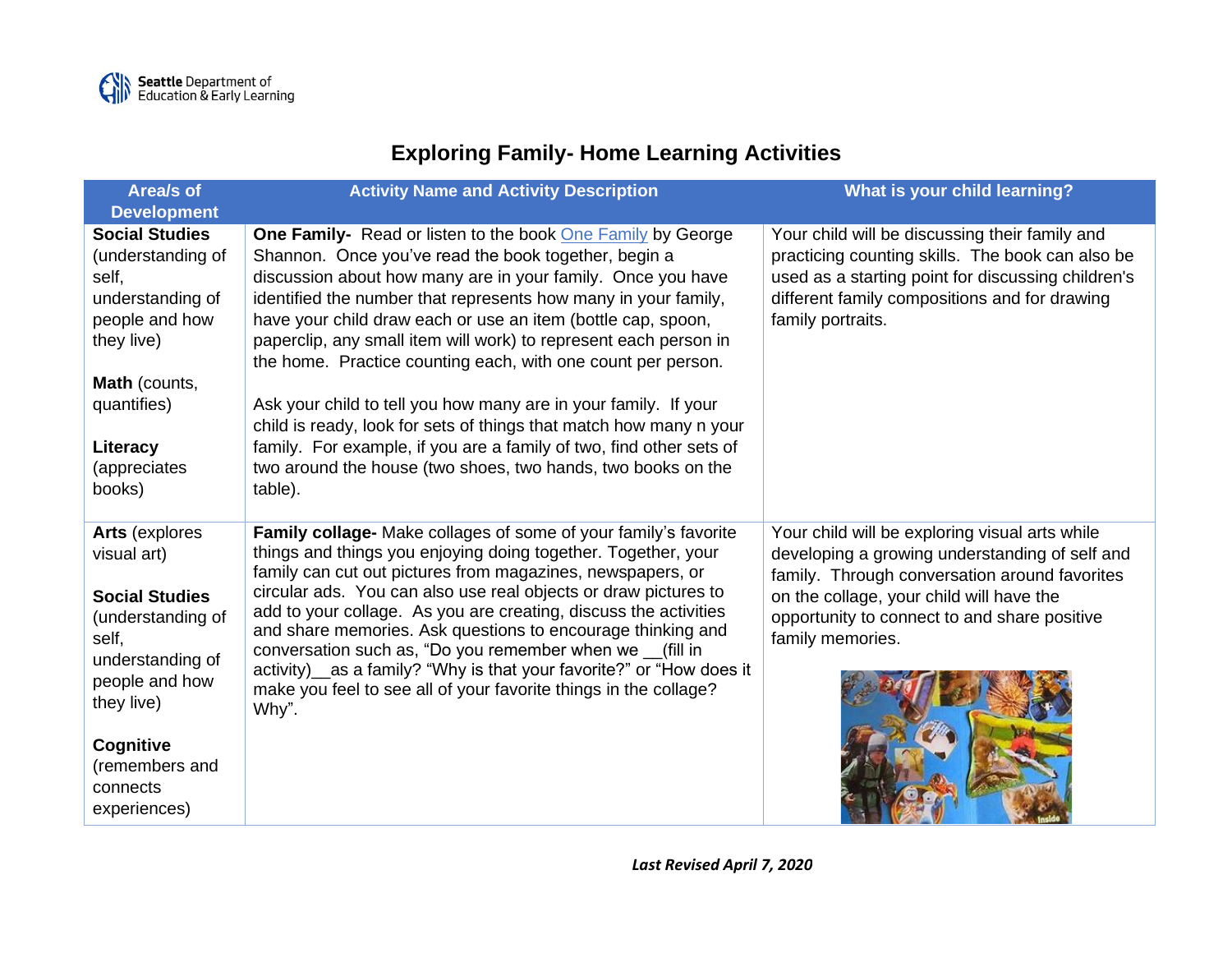

| <b>Social Studies</b><br>(understanding of<br>self.<br>understanding of<br>people and how<br>they live)<br>Language<br>(express thoughts,<br>participate in<br>conversation) | Family portrait/book- Discuss your family while drawing a family<br>portrait or creating a book about your family. How many people<br>are in your family? How many brothers and sisters? Do you know<br>anyone else who has the same sized family? Discuss how<br>families are the same and different. Some families are big, some<br>are small. Some live with grandparents, step-parents, same-sex<br>parents, and some are adopted.                                                                                                                                                                                                                | Your child will have an opportunity to express<br>their thoughts and participate in a conversation<br>about themself and their family. Through<br>questioning, you can expand on concepts such<br>as alike and different, number sense, and making<br>connections.                                                                                                                                                |
|------------------------------------------------------------------------------------------------------------------------------------------------------------------------------|-------------------------------------------------------------------------------------------------------------------------------------------------------------------------------------------------------------------------------------------------------------------------------------------------------------------------------------------------------------------------------------------------------------------------------------------------------------------------------------------------------------------------------------------------------------------------------------------------------------------------------------------------------|-------------------------------------------------------------------------------------------------------------------------------------------------------------------------------------------------------------------------------------------------------------------------------------------------------------------------------------------------------------------------------------------------------------------|
| <b>Social Studies</b><br>(understanding of<br>self)<br>Math (compares<br>and measures,<br>counting)                                                                          | <b>Family Cooking night</b> – Pick a favorite family recipe and have<br>your child cook with you. Work with your child to create a picture<br>recipe to follow. Have your child find the ingredients in the<br>kitchen as well as thinking about what you might need for<br>measuring, mixing, etc. Tell your child the story of the recipe, who<br>it came from and how you learned it. Maybe you have an old<br>family cookbook that you can read through with your child and tell<br>the stories of where the recipes came from.                                                                                                                   | Your child will learn a new<br>family recipe and where/who<br>it came from. Your child will<br>also be building their math<br>skills through measuring,<br>and their science and inquiry<br>skills through the process of<br>cooking.                                                                                                                                                                             |
| <b>Social Studies</b><br>(understanding of<br>self,<br>understanding of<br>people and how<br>they live)                                                                      | "When I was young" stories - Have each family member<br>share photos and stories about their childhoods. What were your<br>fondest memories growing up? What was daily life like for you?<br>Who were your closest friends and what did you like to do<br>together? Some children may enjoy being the "interviewer" – help<br>them brainstorm questions they'd like to ask each family member;<br>they can even make their very own "microphone" using<br>recyclables and household materials and record the responses<br>using drawings. For family members who don't live with you,<br>reach out through phone, social media, or video conferencing | Your child will learn about their family history and<br>how they are connected to the larger fabric of<br>their relatives and ancestors. They will practice<br>conversational skills and the communication<br>norms grounded in your family/culture - for<br>instance, the way they speak with elders such as<br>grandparents may be different from how they<br>interview their siblings. They will also have the |